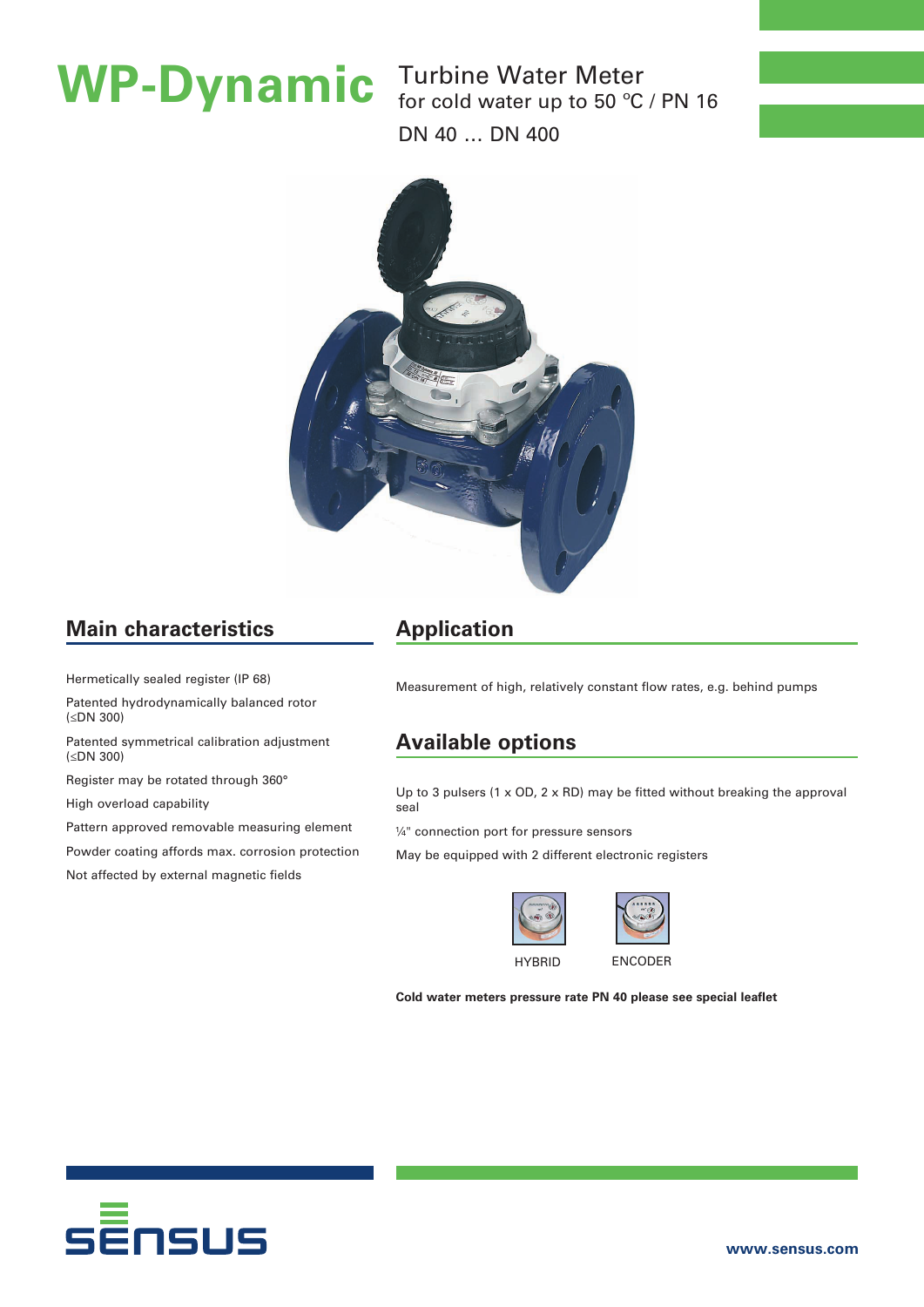# **Pattern Approval Sign bigger and all property**

| D95      | Nominal Diameter DN 40<br>DN 300          |
|----------|-------------------------------------------|
| 6.132.36 | Marking:<br>Metrological class B<br>30 °C |
|          | Nominal Diameter DN 400                   |

D80

6.132.01

Marking: Metrological class B 30 °C

|            | horizontal |  |
|------------|------------|--|
| Pipe       | vertical   |  |
|            | inclined   |  |
| Meter head | upwards    |  |
|            | sideways   |  |
|            |            |  |

### **Installation Requirements**

Unrestricted straight pipe in front of the meter 3 x DN (DN400 5 x DN) No abrupt restrictions directly behind the meter

## **Performance Table**

### **Performance data WP-Dynamic 50 ºC**

|                  | <b>Nominal Diameter</b>                 |             | DN      | 40   | 50   | 65   | 80   | 100  | 125  | 150  | 200  | 250  | 300  | 400  |
|------------------|-----------------------------------------|-------------|---------|------|------|------|------|------|------|------|------|------|------|------|
|                  | Size of meter (acc. to EEC)             |             | $Q_n$   | 10   | 15   | 25   | 40   | 60   | 100  | 150  | 250  | 400  | 600  | 1000 |
| $Q_{\text{max}}$ | maximum peak flow                       |             |         |      |      |      |      |      |      |      |      |      |      |      |
|                  | once in life time 24 h $Q_{\text{max}}$ |             | $m^3/h$ | 60   | 90   | 120  | 200  | 300  | 350  | 600  | 1200 | 1600 | 2000 | 3000 |
|                  | or 5 min. $1.2 \times Q_{\text{max}}$   | $(\pm 2\%)$ |         |      |      |      |      |      |      |      |      |      |      |      |
| $Q_n$            | continuous flow                         | (±2%)       | $m^3/h$ | 40   | 50   | 70   | 120  | 230  | 250  | 450  | 800  | 1250 | 1400 | 2000 |
| $Q_t$            | transitional flow                       | (±2%)       | $m^3/h$ | 0.8  | 0.7  | 0.8  | 0.8  | 1.8  | 2.0  | 4.0  | 6.0  | 11.0 | 15.0 | 50   |
| $Q_{\text{min}}$ | minimum flow                            | $(\pm 5\%)$ | $m^3/h$ | 0.30 | 0.30 | 0.40 | 0.50 | 0.80 | 1.00 | 1.8  | 4.0  | 6.0  | 12.0 | 25   |
|                  | starting flow                           |             | $m^3/h$ | 0.15 | 0.15 | 0.20 | 0.25 | 0.25 | 0.5  | 0. ا | 1.5  | 3.0  | 8.0  | 15   |

### **Performance data according to EEC-specification 30 ºC class B**

|                  | <b>Nominal Diameter</b>     | DN      | 40   | 50   | 65   | 80   | 100  | 125  | 150 | 200 | 250  | 300  | 400  |
|------------------|-----------------------------|---------|------|------|------|------|------|------|-----|-----|------|------|------|
|                  | Size of meter (acc. to EEC) | Q,      | 10   | 15   | 25   | 40   | 60   | 100  | 150 | 250 | 400  | 600  | 1000 |
| $Q_{\text{max}}$ | maximum peak flow           |         |      |      |      |      |      |      |     |     |      |      |      |
|                  | short time                  | $m^3/h$ | 30   | 30   | 50   | 80   | 120  | 200  | 300 | 500 | 800  | 1200 | 2000 |
| $Q_{n}$          | continuous flow             | $m^3/h$ | 15   | 15   | 25   | 40   | 60   | 100  | 150 | 250 | 400  | 600  | 1000 |
| $Q_t$            | transitional flow           | $m^3/h$ | 3.0  | 3.0  | 5.0  | 8.0  | 12.0 | 20.0 | 30  | 50  | 80   | 120  | 200  |
| $Q_{\text{min}}$ | minimum flow                | $m^3/h$ | 0.45 | 0.45 | 0.75 | 1.20 | 80،، | 3.00 | 4.5 | 7.5 | 12.0 | 18.0 | 30   |

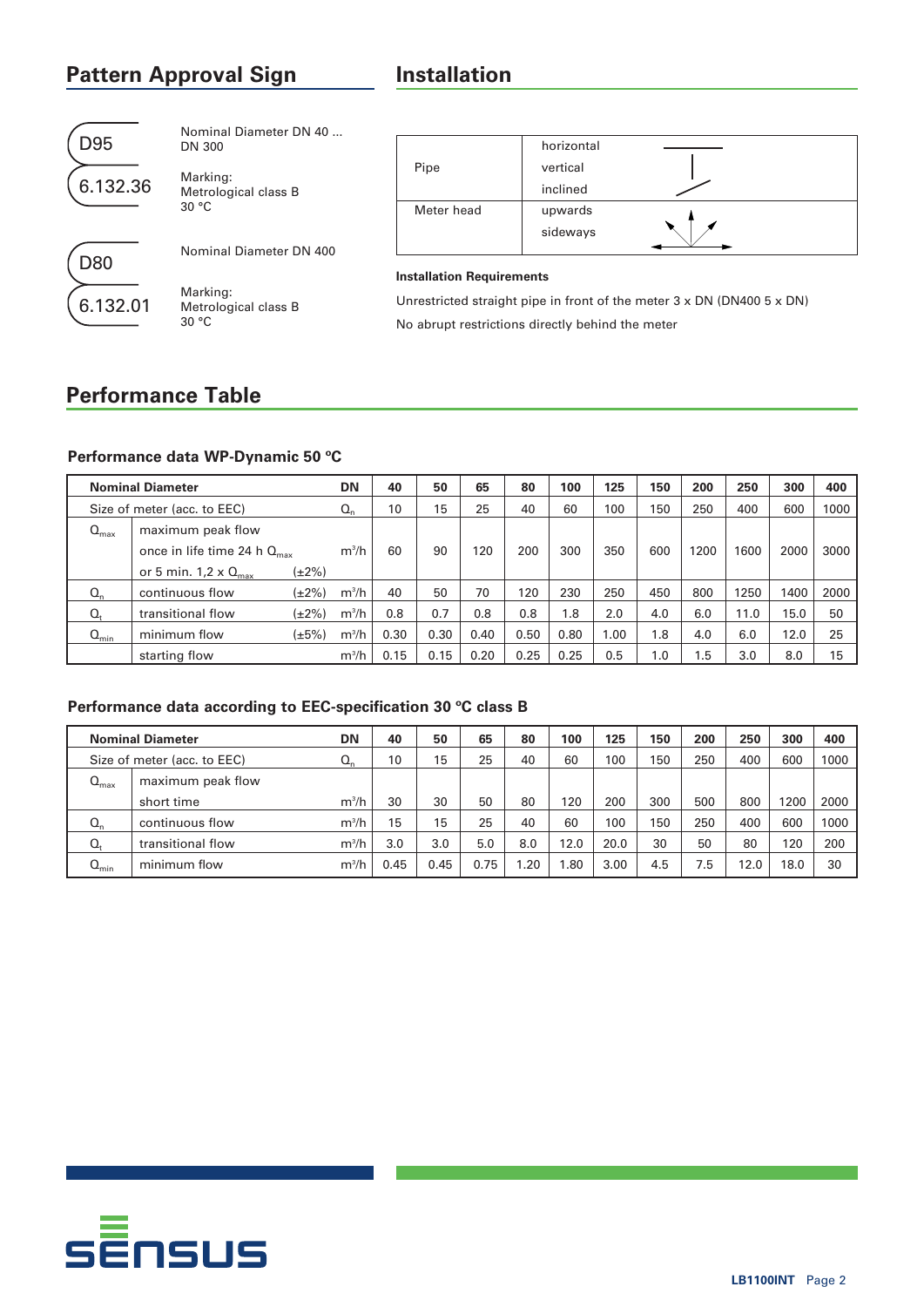# **Typical Accuracy Curve**

## **Typical Head Loss Curve**





# **Dimensions and Weights**

| <b>Nominal Diameter</b> |                             |      | <b>DN</b>                 | 40  | 50  | 65   | 80   | 80   | 100  | 125  | 150  | 200  | 250  | 300  | 400  |
|-------------------------|-----------------------------|------|---------------------------|-----|-----|------|------|------|------|------|------|------|------|------|------|
|                         | Size of meter (acc. to EEC) |      | $\mathsf{Q}_{\mathsf{n}}$ | 10  | 15  | 25   | 40   | 40   | 60   | 100  | 150  | 250  | 400  | 600  | 1000 |
| <b>Dimensions</b>       | overall length              | L *) | mm                        | 220 | 200 | 200  | 200  | 225  | 250  | 250  | 300  | 350  | 450  | 500  | 500  |
|                         | height                      | H    | mm                        | 120 | 120 | 120  | 150  | 150  | 150  | 160  | 177  | 206  | 231  | 256  | 380  |
|                         |                             | h    | mm                        | 69  | 73  | 85   | 95   | 95   | 105  | 118  | 135  | 162  | 194  | 226  | 295  |
|                         |                             | g    | mm                        | 200 | 200 | 200  | 270  | 270  | 270  | 280  | 356  | 441  | 466  | 491  | 785  |
| Weights                 | meter                       |      | kg                        | 7.4 | 7.7 | 10.0 | 13.6 | 14.0 | 18.0 | 20.5 | 35.5 | 50.5 | 72.3 | 99.3 | 187  |
|                         | measuring element           |      | kg                        | 1.4 | 1.4 | 1.4  | 3.0  | 3.0  | 3.0  | 3.0  | 5.5  | 7.5  | 7.5  | 7.5  | 25   |
|                         | body                        |      | kg                        | 6.0 | 6.3 | 8.6  | 10.6 | 11.0 | 15.0 | 17.5 | 30.0 | 43.0 | 63.8 | 91.8 | 162  |

\*) Other overall lengths on request

# **Dimension Picture Materials**



| Body                                | <b>PN16</b> | cast iron                |
|-------------------------------------|-------------|--------------------------|
| Méeasuring element                  |             | plastic                  |
| Rotor                               |             | plastic                  |
| We also use the following materials |             | brass<br>stainless steel |